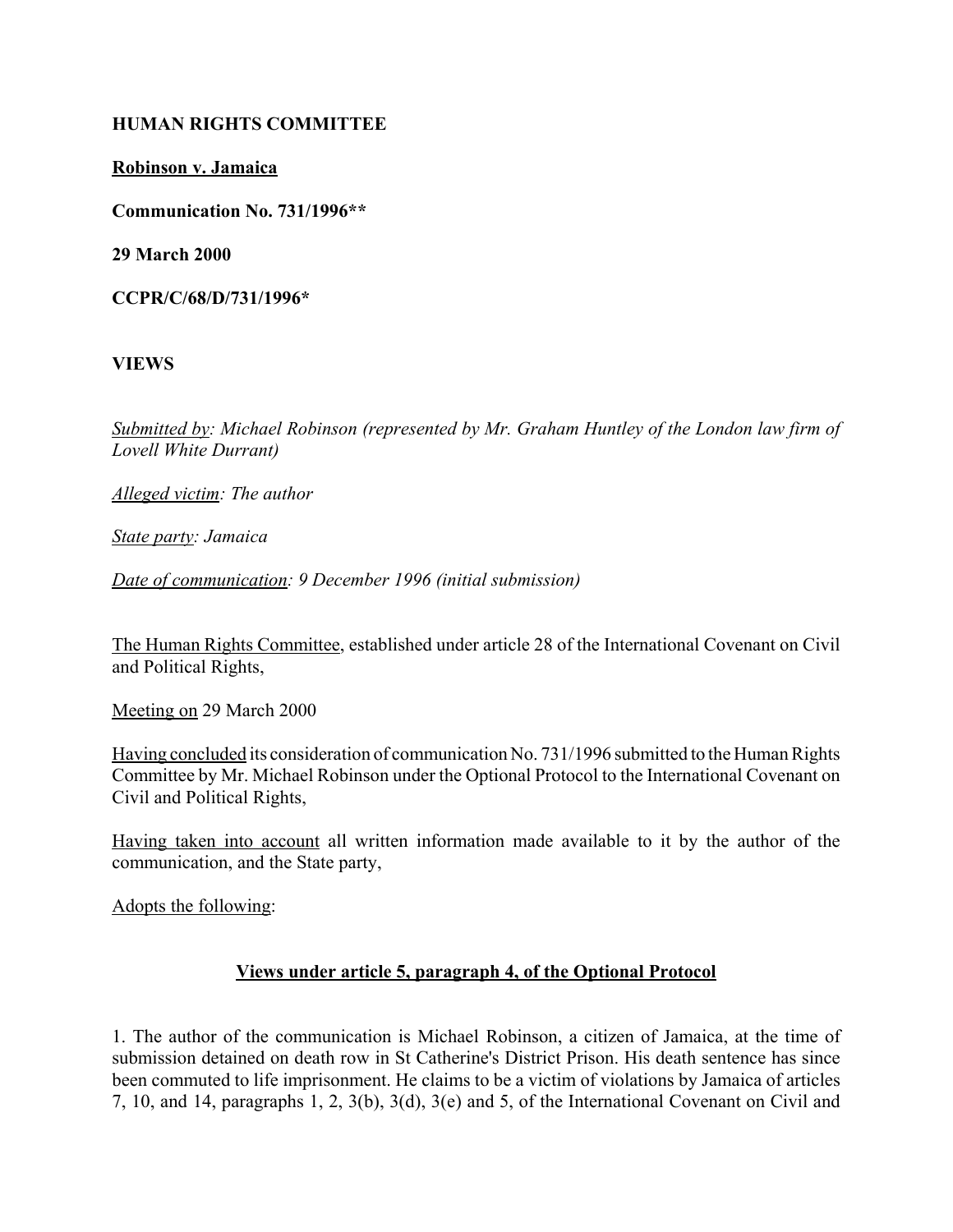Political Rights. He is represented by Mr. Graham Huntley of the London law firm of Lovell White Durrant.

# The facts as submitted by the author

2.1 The author was convicted for the murder of Chi Pang Chan and sentenced to death in the Home Circuit Court, Kingston, Jamaica on 21 November 1991. His application for leave to appeal against his conviction and sentence to the Court of Appeal in Jamaica was dismissed on 16 May 1994. In its judgment, the Court of Appeal classified his offence as capital murder under section  $2(1)(d)(1)$ of the Offences Against the Person Act of 1992, on the ground that it was a murder committed in the course of a robbery. Thus, the Court of Appeal affirmed the sentence of death. The author's subsequent petition for special leave to appeal to the Judicial Committee of the Privy Council was dismissed on 19 November 1996. On the same day, the Court of Appeal reviewed and reconfirmed the classification of the author's conviction as capital murder. Also on the same day, the author's counsel wrote to the Governor General of Jamaica and requested a commutation of the death sentence, submitting that since the author had spent five years on death row, he had been subject to inhuman and degrading treatment contrary to his rights under section 20 of the Jamaican Constitution. On 5 December 1996, the author was informed that the Governor General would not commute his death sentence. Instead, on the same day, a warrant was issued for the execution to be carried out on 19 December 1996. However, the author's death sentence was subsequently commuted to life imprisonment. A warrant to this effect was read to the author on 4 July 1997<sup>1</sup>.

2.2 Chi Pang Chan was stabbed to death during the course of a robbery on the afternoon of Wednesday 27 June 1990 at Sheila Place, Queensborough, in Kingston, Jamaica. The prosecution's case against the author was based on circumstantial and confession evidence.

2.3 The author's aunt, Ruby Campbell, resided in Diana Place, an avenue some four blocks away from Sheila Place, where Mr. Chan was killed. She testified that Mr. Chan, whom she had known and done business with for several years, came to her house on most Wednesday afternoons in connection with her travelling to Miami on business. On these occasions, he would often give her US dollars, either cash in the hand to make purchases in Miami, or in an envelope to give to his uncle there. To questions as to whether Mr. Chan was expected on the Wednesday of the crime, she explained that he came most Wednesdays, but that he was not specifically expected this Wednesday. She further testified that Mr. Robinson had lived in her house for a period of five years until the year before the incident, and that he was well aware of the custom of Mr. Chan stopping by her house on Wednesday afternoons.

2.4 An eye witness to the crime, Victoria Lee, testified that she saw the deceased and a black man struggling together outside her house in Sheila Place, that the black man appeared to be trying to take an envelope from the other man, and that he stabbed him before fleeing into a gully.

2.5 Detective Acting Corporal McPherson testified that on 28 June 1990, the day after Mr. Chan had been killed, he went to the author's home twice, once alone and once along with Senior Superintendent Hibbert, and found a shirt, a pair of jeans and footwear which appeared to be bloodstained. Underneath the wardrobe in the author's bedroom, they found a plastic bag containing US dollars and Pounds Sterling. One of the US dollar bills appeared to be bloodstained. McPherson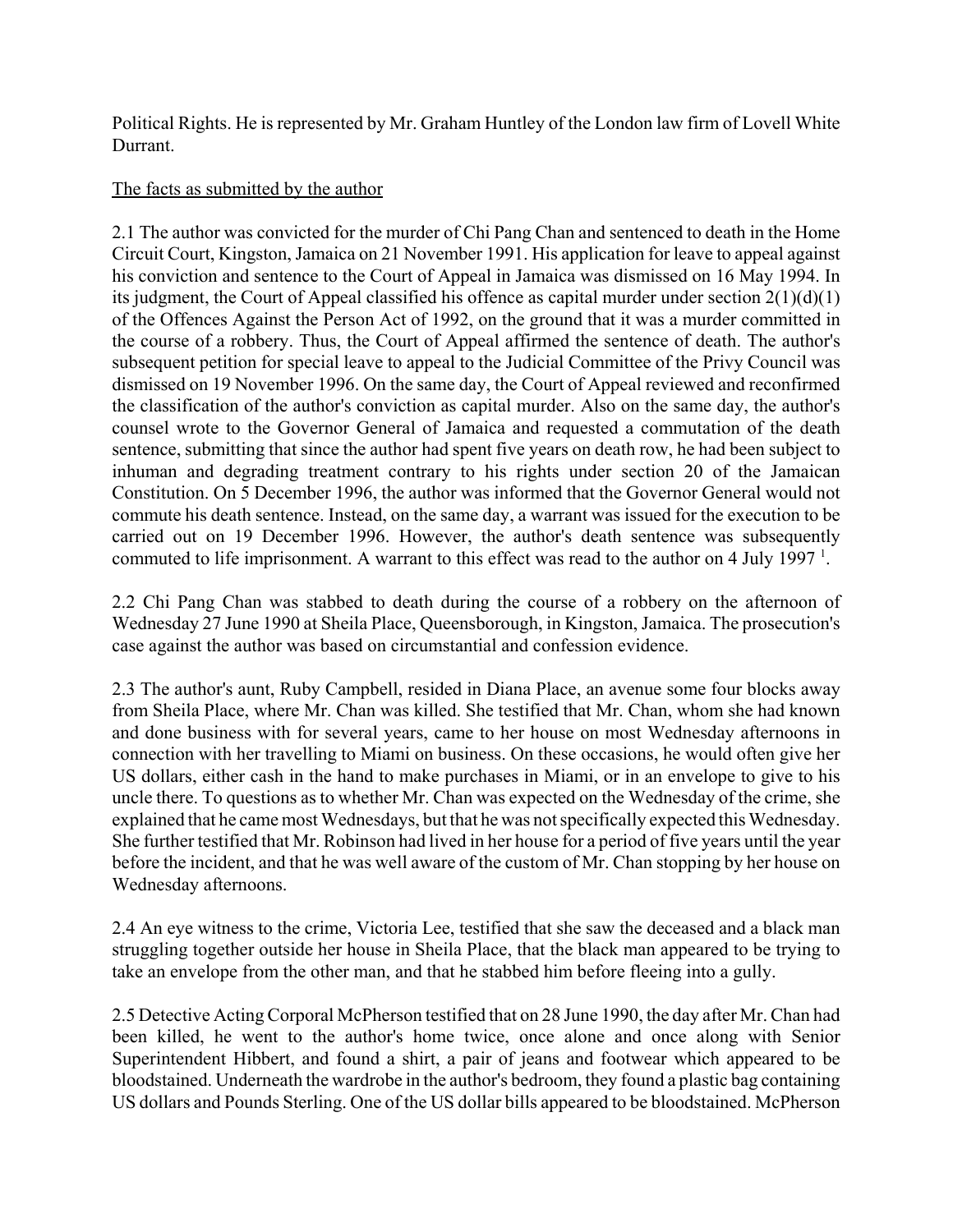testified that the author, when confronted by Senior Superintendent Hibbert with these items, admitted that the clothes and the shoes were his, but that he had no knowledge of the bills. The same testimony was given by Senior Superintendent Hibbert. A Government analyst at the Forensic Laboratory, Ms. Yvonne Cruickshank, testified that on examination, the items were found to be stained with blood of Group B, the same as that of Mr. Chan and about 18% of the Jamaican population.

2.6 The author's sister, Ms. Charmaine Jones, who at the time of the crime was living in the same house as the author, testified that she saw the author on the morning of 27 June 1990 wearing the same clothes that were later seized by the police, and that they were not bloodstained at the time. Furthermore, she testified that the author usually carried a ratchet knife on a keyring, and that he had done so on the morning of 27 June 1990. When the author was taken to Waterford Police Station on 28 June 1990, the ratchet knife was missing from the keyring. Detective Acting Corporal McPherson testified that the author had explained that he usually kept a ratchet knife on his keyring, but that it had been broken three days earlier while he was digging out a coconut.

2.7 Senior Superintendent Hibbert and Sergeant Forrest testified that the author on 29 June 1990, at Bridgeport Police Station, in their and Assistant Superintendent Lawrence's presence, after being duly cautioned, confessed to stabbing Mr. Chan and taking his money. The detailed confession was taken down by Sergeant Forrest in a written statement, and signed by the author. The statement was admitted as evidence and was read to the jury.

2.8 The author gave evidence on oath that he did not know the deceased, nor had he ever met him at his aunt's house. He stated that he had only lived with his aunt for 6 months. On 27 June 1990, he was at Caymanas Park Race Course from noon until 5:30 p.m. He denied owning any of the items produced by the prosecution (clothes, shoes, bank notes) and stated that he had never had a ratchet knife on his keyring. He denied making any of the confessions, oral or written, and denied signing the statement purportedly made by him. He said that on first arriving at Waterford Police Station he was put in a cage and told "it better you stay in there more than get a gun shot". He stated that he was violently assaulted by police officers on 29 June 1990 at the time when Officer Hibbert claimed he made and signed the written confessions<sup>2</sup>.

2.9 Counsel argues that all available domestic remedies have been exhausted for the purposes of article 5, paragraph 2(b), of the Optional Protocol. While a constitutional motion might be open to the author in theory, it is not available in practise due to the State party's unwillingness or inability to provide legal aid for such motions and to the extreme difficulty of finding a Jamaican lawyer who would represent an applicant pro bono on a constitutional motion.

# The complaint

3.1 Counsel alleges a violation of articles 7 and 10 on the ground that the author has been on death row for a period of over five years. It is submitted that the "agony of suspense resulting from such long awaited and expected death" amounts to cruel, inhuman and degrading treatment. Reference is made to the jurisprudence of the Privy Council.

3.2 Counsel also alleges a violation of articles 7 and 10 on the ground of the conditions of his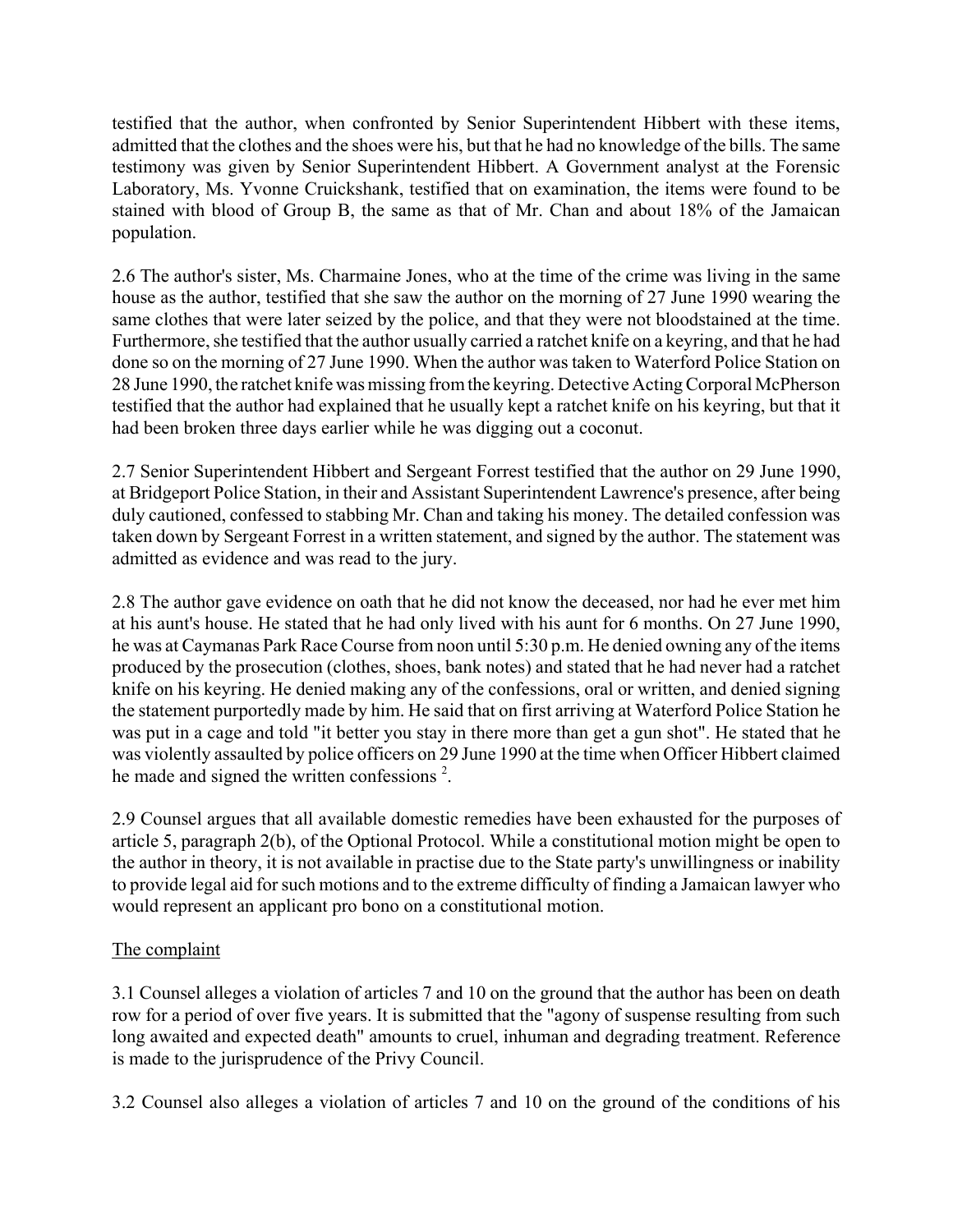incarceration at St. Catherine's District Prison. As to the general conditions, reference is made to reports by Americas Watch, Amnesty International and the Jamaican Council for Human Rights. The reports highlight that the prison is holding more than twice the capacity for which it was constructed in the 19th century, that there are no mattresses, other bedding or furniture in the cells, that there is a desperate shortage of soap, toothpaste and toilet paper, that the quality of food and drink is very poor, that there is no integral sanitation in the cells and there are open sewers and piles of refuse, that there is no artificial lighting in the cells and only small air vents through which natural light can enter, that there are almost no employment or recreational opportunities available to inmates, and that there is no doctor attached to the prison, leaving warders with very limited training to treat medical problems. In addition to the NGO reports, counsel makes reference to reports from prisoners, stating that the prison is infested by vermin, in particular rats, cockroaches, mosquitoes and, in rainy periods, maggots. Furthermore, the prisoners have stated that food is being prepared in the kitchen and the bakery despite these having been condemned for many years, that the prison often runs out of medication, that insufficient clothing is given to inmates, that there is no procedure for handling the complaints of inmates and that the organisation of the prison at times breaks down, with the result that the inmates are locked up in their cells for long periods of time, without access to washing facilities and having to ask for food and water to be brought to them. These alleged reports from prisoners are not enclosed.

3.3 Counsel submits that the particular impact of these general conditions upon the author is that he is confined to his cell for 22 hours every day in enforced darkness, isolated from other men and with nothing to keep him occupied. Reference is made to the UN Standard Minimum Rules for the Treatment of Prisoners.

3.4 Counsel alleges that the trial judge's instructions to the jury and his failure to exclude certain evidence amount to a denial of justice, which, according to the Committee's jurisprudence, constitutes a violation of article 14, paragraphs 1 and 2. As to the trial judge's instructions to the jury, counsel submits that the trial judge prejudiced the author's case in the following respects:

- the judge failed to remind the jury that the fact that no objection was made to the confession statement being admitted into evidence was irrelevant to the issue the jury had to decide, namely whether the statement was forged or not

- the judge failed to direct the jury upon the law regarding self-defence as to the facts allegedly admitted by the author, notwithstanding that the author relied upon a defence of alibi in the trial

- the judge failed to remind the jury of the description of the assailant given by Victoria Lee and Audley Wilson (Victoria Lee testified that the black man who she saw stabbing the deceased was wearing a blue shirt, or at least a shirt with blue in it, whilst the shirt that was seized by the police was white and black. Audley Wilson, another eye witness to the struggle, testified that the assailant was 5'8"-5'9", which is the author's height, but in the cross-examination it was made clear that he at the preliminary hearing had claimed that the assailant was "about 5' and a little".)

3.5 As to the oral and written confession evidence allegedly given by the author in answer to questions from Senior Superintendent Hibbert, counsel submits that this evidence should have been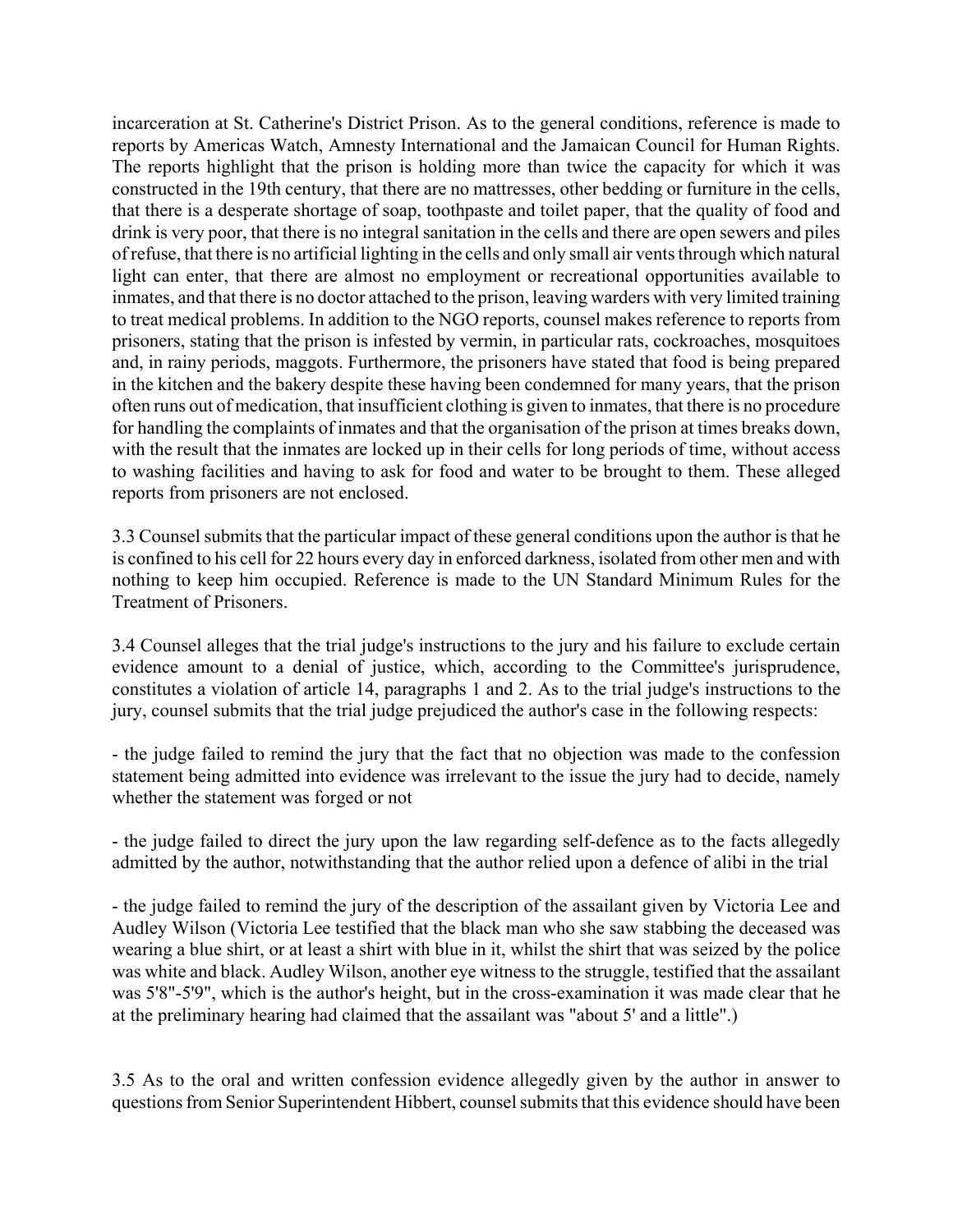excluded on the ground that the author should have been charged with murder before the questions were put. Further, it is submitted that the judge should have reconsidered the admissibility of the confession evidence having heard the cross-examination of the police officers concerned and the sworn evidence of the author, notwithstanding his earlier ruling on the issue and the fact that defence counsel did not challenge the admissibility of the evidence.

3.6 Counsel alleges a violation of article 14, paragraph 3(e), on the ground that Miss Charmaine Jones and Miss Herma Ritchie, respectively the author's sister and her room-mate, were willing to give evidence as witnesses on the author's behalf before the Court of Appeal, but did not attend the appeal because they were intimidated by the police and told that they would be arrested if they appeared.

3.7 Counsel alleges a violation of article 14, paragraphs 1, 2, 3(b), 3(d) and 5, on the ground that defence counsel on appeal, Lord Gifford, made an erroneous submission that there was no arguable point in the author's case, and, contrary to the author's instructions, stated that the author had accepted this advice<sup>3</sup>. Counsel argues that Lord Gifford thereby failed to make a case as to whether the cautioned statement was forged or not. It is submitted that Lord Gifford failed to inform the Court both that he had advised the author to obtain a handwriting expert to review the signatures on the disputed statement, and that the author wanted to obtain such an expert, but did not have the necessary funds. Furthermore, counsel argues that Lord Gifford failed to ask for an adjournment to enable funds to be raised.

3.8 Counsel also alleges a violation of article 14, paragraph 5, on the ground that the original of the written confession was not available to the author or his counsel before the petition for special leave to the Privy Council, and therefore it could not be properly reviewed by a handwriting expert assigned by counsel. It is submitted that the State party has an obligation to preserve evidence relied upon in a trial at least until appeals have been exhausted, and that this obligation has been breached in this case with the effect that the author was deprived of an opportunity to place new material before the court.

## The State party's submission and the author's comments thereon

4.1 In its submission of 14 February 1997, the State party raises no objections as to the admissibility of the communication, and offers its observations on the merits. The State party denies that any violation of the Covenant has occurred in the author's case.

4.2 With respect to the alleged violation of articles 7 and 10, paragraph 1, of the Covenant on the ground of "agony of suspense" suffered by the author due to the five years spent on death row, the State party submits that a prolonged stay on death row does not per se constitute cruel and inhuman treatment. Reference is made to the jurisprudence of the Committee 4.

4.3 As regards the alleged violation of article 14, paragraphs 1 and 2, on the ground of the trial judge's summing up, the State party submits that this is not a matter to be considered by the Committee. The State party makes reference to the jurisprudence of the Committee where it holds that it can only examine whether such instructions were manifestly arbitrary or amounted to a denial of justice. It is submitted that neither of these exceptions are applicable to the author's case.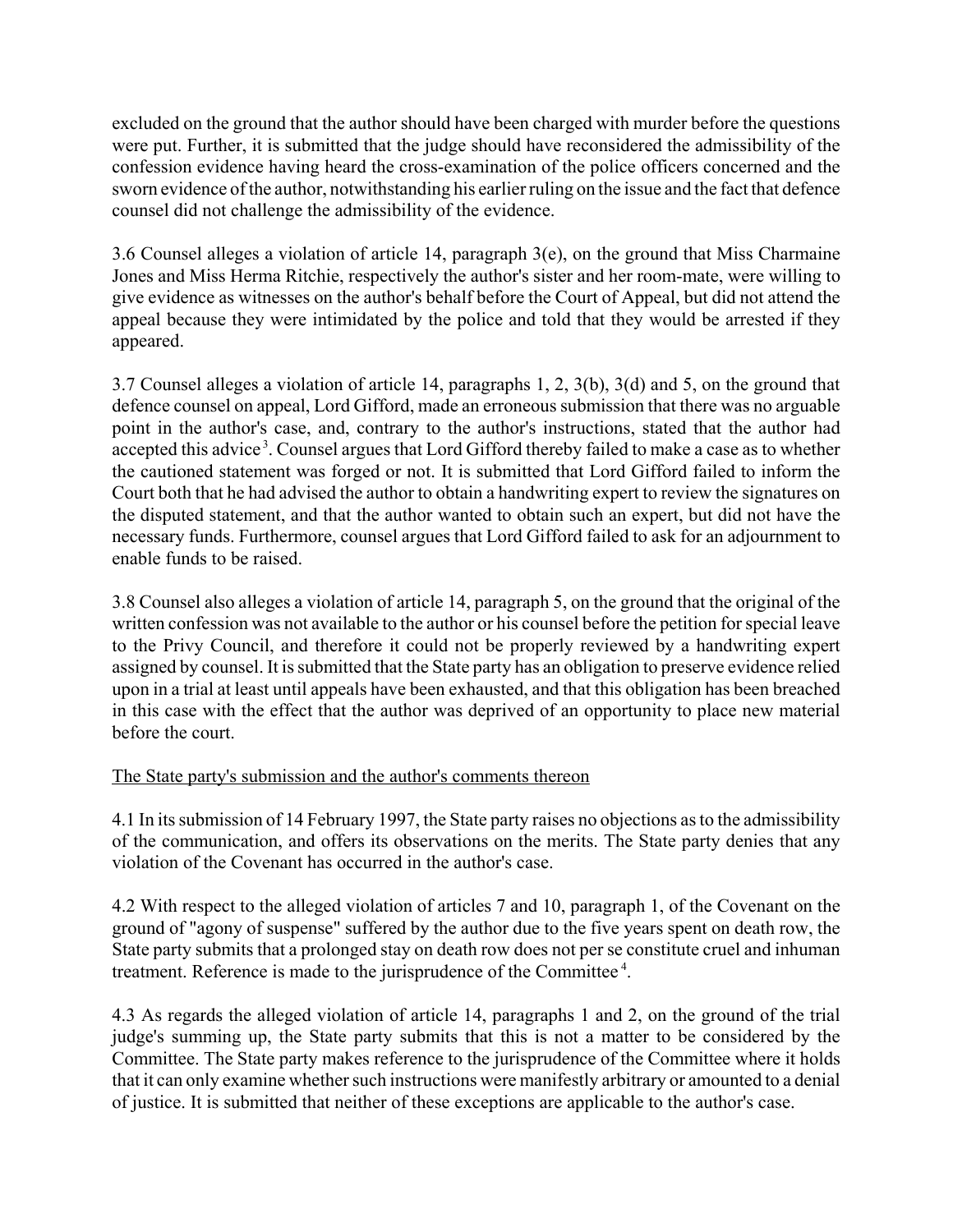4.4 The second alleged violation of article 14 concerns the conduct of the trial judge in regard to allowing the author's oral and written confession into evidence. The State party submits that these matters relate to facts and evidence which according to the Committee's jurisprudence are best left to Appellate courts. It is stated that these issues were in fact examined by the Court of Appeal.

4.5 As regards the alleged violation of article 14, paragraphs 1,2, 3(b), 3(d) and 5, on the ground that the attorney who represented the author on appeal allegedly did not seek an adjournment in order to enable funds to be raised to retain a handwriting expert and that he instead advised the Court of Appeal that he had nothing to argue and that this had been accepted by the author, the State party submits that this allegation is based on assertions of what instructions that were given and how these were carried out. It is submitted that this is not a matter of State responsibility: the State party's obligation is to appoint competent counsel to the accused, but it cannot be held responsible for how he has carried out his instructions when there is no indication that agents of the State party, by act or omission, prevented him from conducting the case as he saw fit.

4.6 With regard to the alleged violation of article 14, paragraph 3(e), because two potential defence witnesses failed to give evidence before the Court of Appeal as they were threatened by the police, the State party notes that "these are very serious allegations which go to the core of the administration of justice and cast serious aspersions on the integrity of members of the police force." The State party is of the view that "these allegations must be supported by the clearest and most unambiguous evidence or be promptly withdrawn."

5.1 In his comments of 9 October 1998, counsel explains that the author was moved off death row on 4 July 1997 and into the main section of the prison. It is stated that the author received no "official confirmation of the reason for his move".

Furthermore, counsel states that "the author understands that the State party has generally indicated that prisoners who have had their sentences commuted according to the *Pratt & Morgan* decision must serve a minimum non-parole period of 7 years. It is not clear when the 7 years begin to run although in a recent decision in Jamaica, *R v Anthony*, the judge ruled that the non-parole period for a prisoner convicted of non-capital murder should run from a date three months after the date of conviction." Counsel says that the author hopes that the same practice will be followed in all cases, but submits that the lack of clarity in this regard constitutes a "continuing uncertainty" in breach of articles 7 and 10. With regard to the conditions of detention, the author also submits that in the section of the prison to which he was moved on 4 July 1997, AIDS and HIV infections are common among the prisoners.

5.2 In his submission of 9 October 1998, the author also forwards a new claim under articles 7 and 10. It is submitted that on 5 March 1997, the author was beaten and hit in the head by some unnamed warders, sustaining a cut for which he received ten stitches. Furthermore, the author states that upon the instruction of the Prison Director, the warders destroyed all his belongings save for two suits. Allegedly, this occurred with the full knowledge and the authorisation of two named superintendents. The author also claims that his visiting rights were suspended for three months and that the warder working on his section began harassing him. To substantiate this claim, counsel has forwarded a statement from the author dated 16 April 1997, an affidavit dated 14 July 1997 and an article in *The Pen*<sup>5</sup> of May 1997.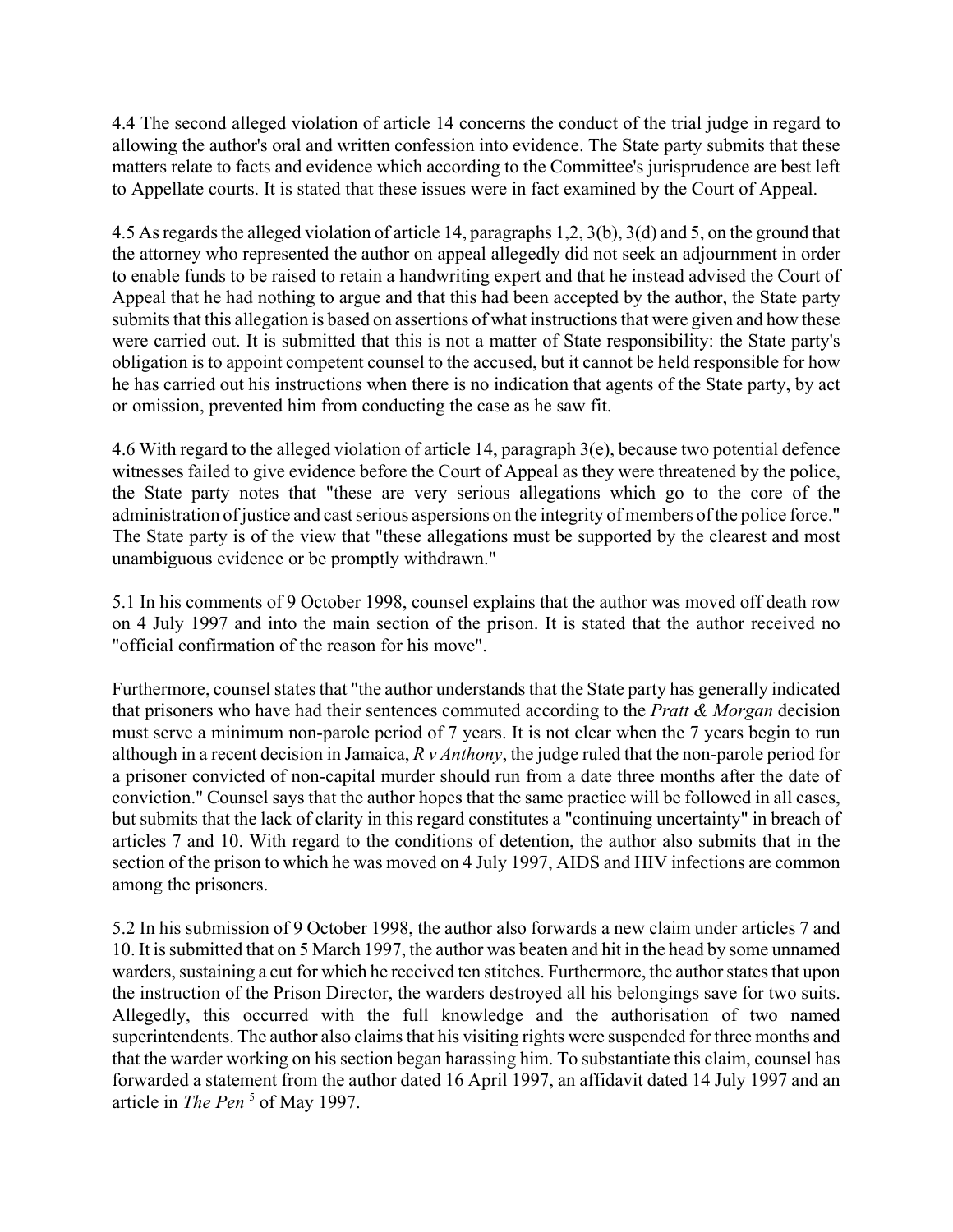5.3 As regards the alleged violations of article 14, paragraphs 1 and 2, on the grounds of the trial judge's directions to the jury on the confession statement and the admission of this evidence, counsel submits that the judge's errors on these points amounted to a denial of justice. Counsel further submits that the judgment of the Court of Appeal does not indicate that these issues were examined by it.

5.4 With regard to the alleged violation of article 14, paragraphs 1,2, 3(b), 3(d) and 5, on the ground of the previously described acts and omissions of the legal aid attorney who represented the author on appeal, counsel makes reference to the jurisprudence of the Committee <sup>6</sup> and submits that a violation did occur as the legal aid attorney told the Court of Appeal that there was no merit in the application without the knowledge or consent of the author.

5.5 Counsel notes that the State party did not respond to the alleged violation of article 14(5) on the ground that the State party failed to preserve the original confession statement. Counsel reiterates the claim and makes reference to *Walker and Richards v Jamaica* <sup>7</sup> , in which the authors "had made diligent efforts to obtain documents necessary to the determination of the case by the Privy Council and the lack of availability and delay in locating them was attributed to the State party." Counsel submits that there have been made comparable diligent efforts to obtain the original alleged confession statement. In this regard, counsel points out that on 24 January 1996 he wrote to the Private Secretary to the Governor-General of Jamaica, the solicitors for the Director of Public Prosecutions and the Privy Council clerk in Jamaica seeking the document. On 9 April 1996 he was provided with a copy. On 23 May 1996 and 3 June 1996, counsel again wrote to the Director for Public Prosecutions seeking the original. On 5 November 1996, the State party's counsel before the Privy Council stated that "it was accepted that the original document was lost and that this should not have happened... normal procedure was for the return of original documents to the police station of arrest". Still according to counsel, the Privy Council clerk in Jamaica enquired at the police station on 21 November 1996, but obtained no information.

5.6 With regard to the two witnesses who allegedly failed to give evidence before the Court of Appeal because of police threats, counsel states that his agents in Jamaica, without success, have sought to obtain further evidence from these witnesses. According to counsel, contact was made with one of the witnesses but she repeated her unwillingness to give further evidence, suggesting that this was "because of intimidation by/fear of the authorities".

5.7 Counsel also alleges that because of the violations of article 14, also article 6, paragraph 2, was violated, since a death sentence was imposed contrary to the Covenant.

## The State party's response and the author's further comments

6.1 In its response of 29 January 1999, the State party firstly contests that the author was not informed of the reason why he was removed from death row and placed in the main section of the prison. The State party claims that on 4 July 1997, the Superintendent of the Saint Catherine Adult Correctional Centre read a copy of the warrant for commutation of the author's death sentence to the author. Therefore, it is submitted, the author was aware that his sentence was commuted as of 4 July 1997.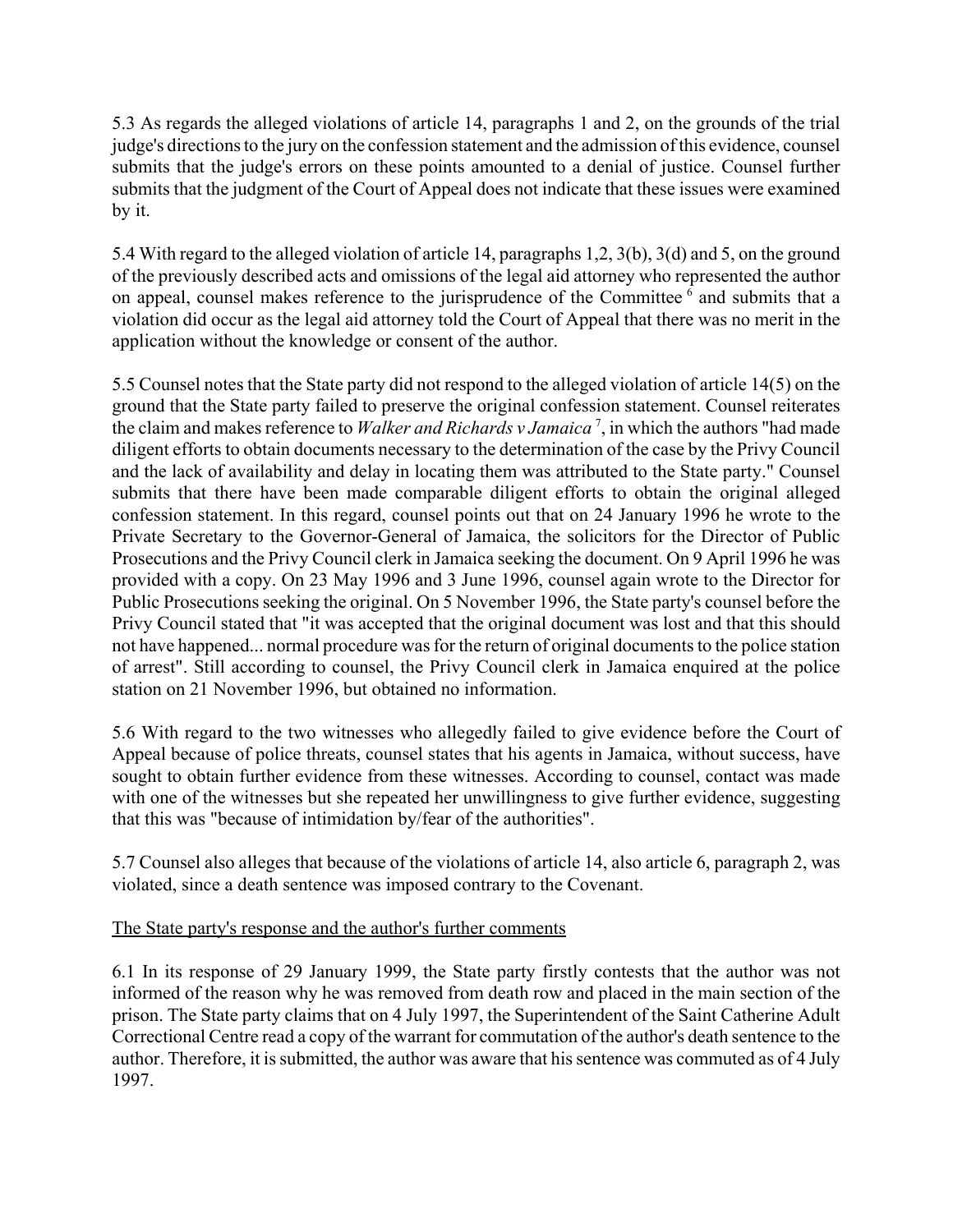6.2 The State party further denies that there is any uncertainty as to when death row prisoners, whose sentences have been commuted, become eligible for parole. The State party submits that the Offences Against the Person (Amendment) Act is abundantly clear as to when commuted prisoners become eligible for parole. Reference is made to sections 5A and 6(4) which read:

# "Section 5A

Where pursuant to section 90 of the Constitution, a sentence of death has been commuted to life imprisonment, the case of the person in respect of whom the sentence was so committed shall be examined by a Judge of the Court of Appeal who shall determine whether the person should serve a period of more than seven years before becoming eligible for parole and if so, shall specify the period so determined.

#### Section  $6(4)$

Subject to subsection (5), an inmate -

- (a) who has been sentenced to imprisonment for life; or
- (b) in respect of whom -
- (i) a sentence of death has been commuted to life imprisonment; and
- (ii) no period has been specified pursuant to section 5A

shall be eligible for parole after having served a period of not less that seven years."

6.3 The State party points out that under these sections "a death row prisoner who has his sentence commuted, would pursuant to section 5A have to serve the period determined by the Judge, or serve a minimum of seven years pursuant to section 6(4), before he becomes eligible for parole." The State party denies that the judgment referred to by the author, *R v Anthony Lewis*, makes it unclear when the parole period starts to run for a commuted prisoner. In that particular case, the crime committed by the applicant was re-classified as non-capital murder and he was sentenced to life imprisonment and to serve 20 years before becoming eligible for parole, starting from a date 3 months after the date of his conviction. In deciding so, the Judge relied on the discretion conferred on him by section 7(2)c of the same act which states that the judge may decide "whether, and if so to what extent, a specified period should elapse before the grant of parole in a case where murder is classified as noncapital murder."

6.4 With regard to the alleged beatings on 5 March 1997, the State party comments that the author tried to escape on that day and that it will undertake a further investigation of the episode, the results of which will be forwarded to the Committee. As to the conditions of detention in general, the State party states that notwithstanding the contents of the NGO reports referred to by the author, a generalized position cannot be adopted. Rather, the approach to be taken is to deal with the complaints individually and consider each case on its individual merits. In light of this, the State party undertakes to investigate the conditions of the author's detention, and states that the results of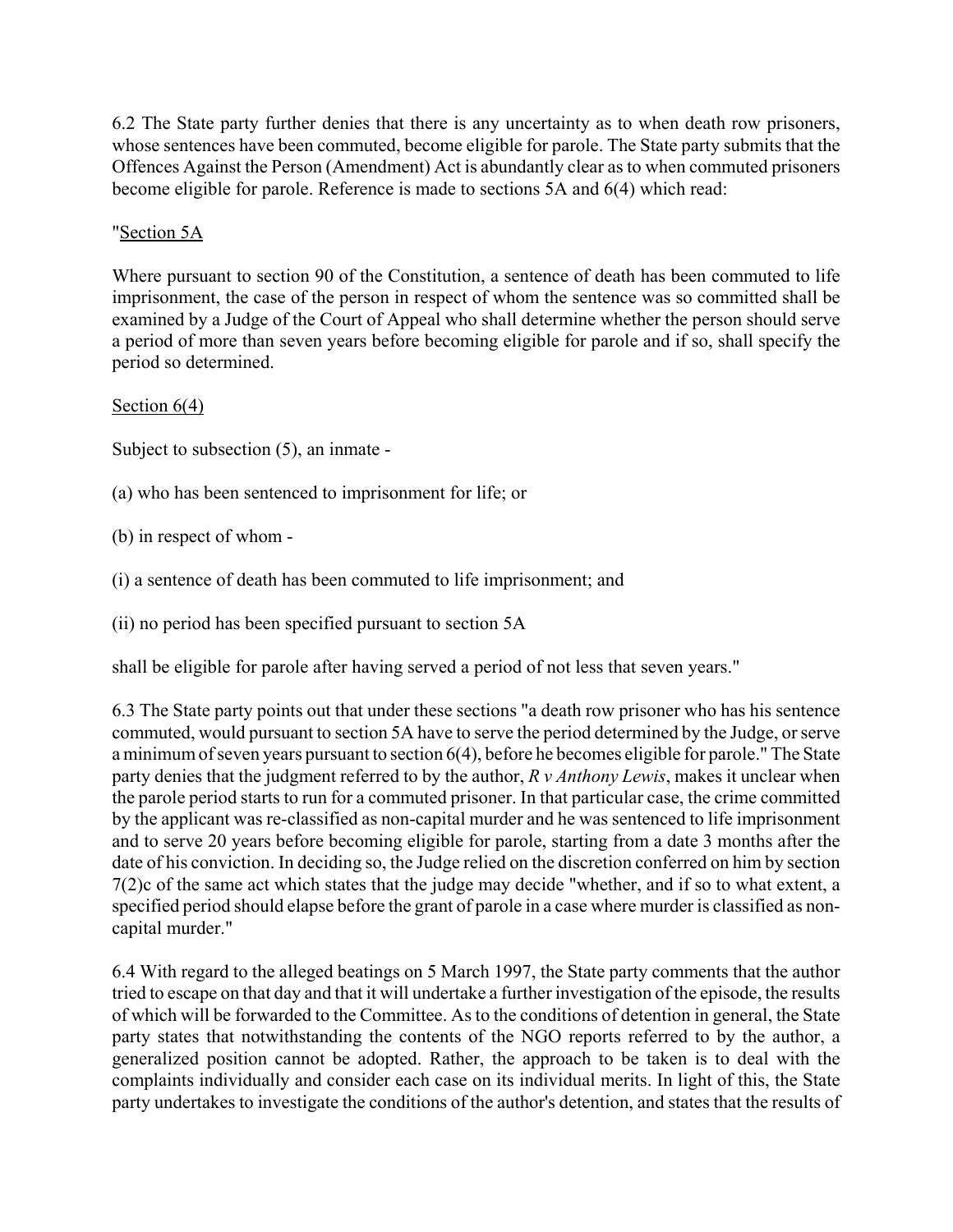the inquiry will be submitted to the Committee.

6.5 With regard to the alleged violations of article 14, paragraphs 1 and 2, on the ground of the trial judge's directions on and admission of the confession statement, the State party reiterated its position that no violation occurred. The State party cites the jurisprudence<sup>8</sup> of the Committee and argues that there has been no denial of justice in the present case. The State party also reiterates its position with regard to the claim that article 14, paragraph 3(e), was violated as two potential defence witnesses allegedly had been threatened, and notes that the author has failed to produce any evidence to substantiate this claim. Furthermore, the State party submits that article 6, paragraph 2, has not been violated since the trial was lawful and in accordance with the Covenant.

6.6 With regard to the alleged violation of article 14, paragraph 5, on the ground of failure to preserve the author's alleged confession statement, the State party argues that the *Walker and Richards* case, to which the author refers, does not support his claim. The State party points to differences between the two cases as there in *Walker and Richards,* in spite of eight separate requests*,* was a delay of about 5 years before the author's representatives were informed by the Supreme Court of the availability of the authors' trial transcript and Court of Appeal judgment, documents that were necessary in the determination of the possibility for appeal to the Privy Council. In the present case, the author was provided with a copy three months after his first request. The State party submits that the failure in providing the original of the author's confession did not deprive him of his right to have his conviction and sentence reviewed in violation of article 14, paragraph 5. The State party points out that the Privy Council decided to dismiss the author's appeal even though one of the grounds of appeal was the State party's failure to preserve the original alleged confession statement.

6.7 With regard to the alleged violation of article 14, paragraphs 1,2, 3(b), 3(d) and 5, on the ground of the conduct of the author's appeal by his attorney, the State party makes reference to *E. Morrison v Jamaica<sup>9</sup> and Smart v Jamaica*<sup>10</sup>, and submits that the State party can not be held accountable for alleged errors made by a defence lawyer, unless it was or should have been manifest to the court that the lawyer's behaviour was incompatible with the interests of justice. It is submitted that in the present case, counsel's conduct did not deny the author of his right to justice, nor did it amount to a breach of article 14.

7.1 In his comments of 12 April 1999, counsel explains that the author acknowledges that the commutation warrant was read to him on 4 July 1997 and that he did not wish to suggest that he was not aware of the reasons for the move to the main section of the prison. However, he does submit that he has received no official confirmation of the reason for the move.

7.2 As regards the alleged violation of articles 7 and 10, paragraph 1, on the ground of uncertainty as to when the non-parole period begins to run, counsel submits that the position remains unclear also after the State party's submission. From the State party's comment that the ruling in *R v Anthony Lewis* only applies to that particular case, the author infers that the same solution (i.e. that the period commences three months after the date of conviction) will not be applied to other comparable cases, such as the author's own. It is submitted that although the minimum non-parole period is set by the Offences Against the Person (Amendment) Act 1992, "the date on which this period commences has not been set down or clarified in any case."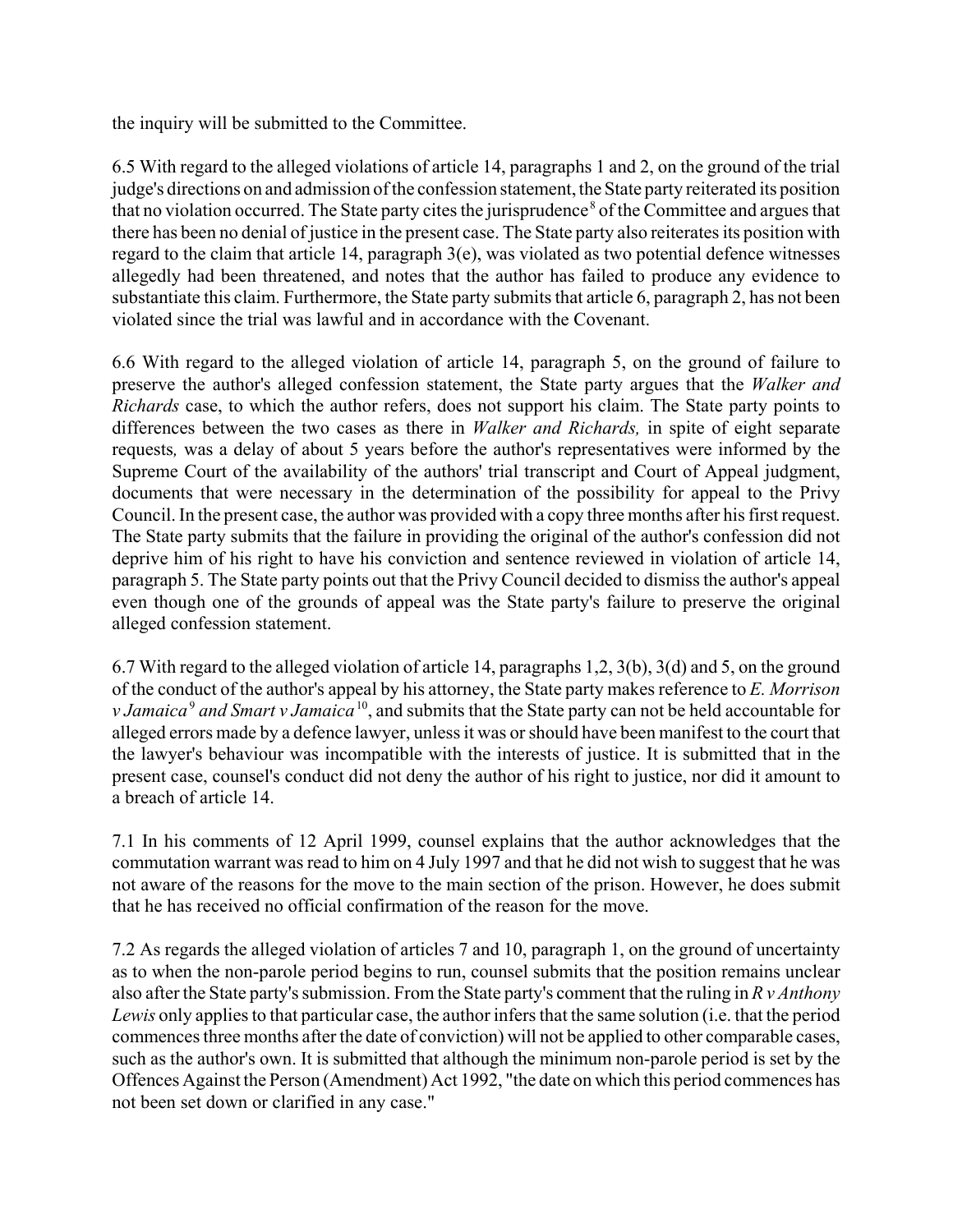7.3 With regard to the alleged beatings on 5 March 1997 and the State party's claim that the author tried to escape on that day, the author submits, as held in his affidavit of 14 July 1997, that "although he cut the lock on his cell he did not leave his cell as he had changed his mind and decided not to try to escape."

7.4 As regards the alleged violations of article 14, paragraphs 1 and 2, on the grounds of the trial judge's directions to the jury on the confession statement and the admission of this evidence, the author reiterates his claims that the judge's instructions and summing up amounted to a denial of justice. It is further argued that the State party has made no effort to explain why this exception from the principle that the Committee shall not reevaluate facts and evidence and the trial judge's instructions is not applicable in the present case.

7.5 On the issue of the author's appeal, and what instructions that were given and how these were carried out, counsel submits that the cases referred to by the State party are without relevance as they "can be distinguished on their facts." Counsel asserts that in the case of *E. Morrison v Jamaica*, the allegations concerned the handling of the applicant's defence at the trial particularly with regard to failure to challenge the credibility of certain witnesses. In the case of *Smart v Jamaica*, the applicant's counsel on appeal dropped two of the grounds of appeal, but not all, as in the present case. As opposed to these cases, it is submitted that the cases previously referred to by the author, i.e. *Kelly v Jamaica* and *Collins v Jamaica*, were "cases based on the same relevant facts" as in the author's case, because counsel in those cases "informed the Court of Appeal that there was no merit in the prisoners' appeals without the prisoners knowing they were going to do so and without their consent." Accordingly, it is submitted that the Committee should find a violation of article 14 also in this case.

## Further submission from the State party, including the results of its investigation

8.1 In its submission of 2 November 1999, the State party again addresses the author's claims under articles 7 and 10, paragraph 1, and forwards the results of its investigations. As regards the claim that articles 7 and 10 were violated on account of the alleged uncertainty concerning the commencement of the non-parole period to be served by the author, the State party offers a further explanation to its position. Under the Offences Against the Person (Amendment) Act 1992, the judge performing the review (the reclassification) shall determine whether, and if so, to what extent, a specified period should elapse before the grant of parole in a case where murder is classifiable as non-capital (i.e. the "non-parole period"). A judge, therefore, has the discretion to decide how long a prisoner, who has had his sentence commuted, must serve before he becomes eligible for parole. It is submitted that this is exactly what happened in the author's case, as it did in *R. V Anthony Lewi*s and all other cases where such reclassifications have been made. Consequently, the State party repeats its submission that the Act does not create uncertainty and that there has been no breach of the Covenant in this regard in this case.

8.2 With regard to the alleged beatings, the State party states that on 5 March 1997, the author, along with three other inmates, attempted to escape from the prison. Allegedly, they escaped from their cells by cutting the iron bars and locks on their cell doors, but the plot was foiled when they were caught attempting to leave through the gate to a workshop. Subsequently all the four inmates were placed in cell no. 19. When asked to leave this cell so that it could be searched, the inmates allegedly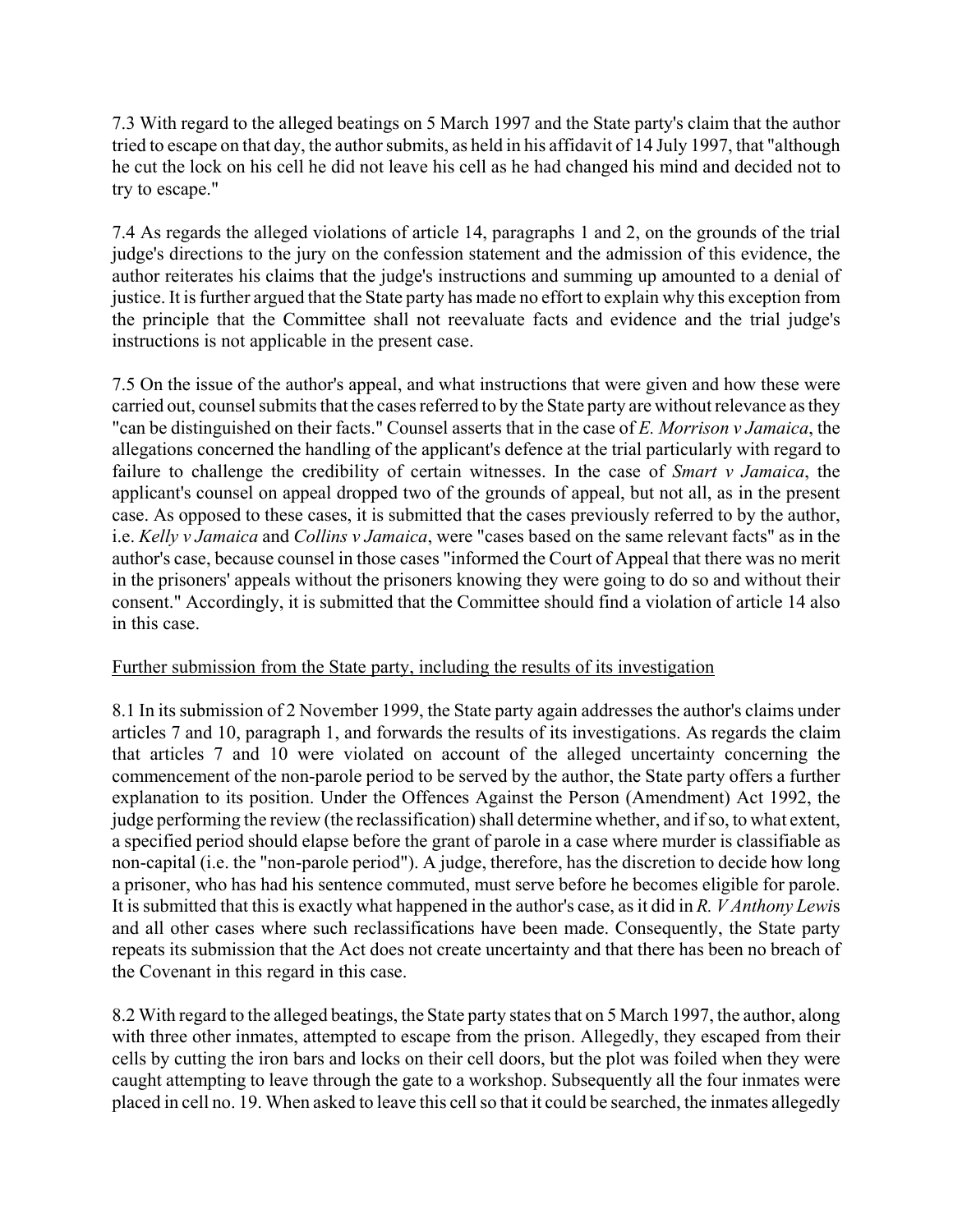refused to comply and began acting boisterously, threatening the officers and using foul language. The State party claims that the officers repeated the orders several times during the subsequent 15 minutes, but the inmates still refused to obey and therefore had to be removed with force. After their removal, it was discovered that they had in their possession a piece of cutlass, a piece of iron pipe and two hacksaw blades.

8.3 The State party states that it was during the forced removal of the inmates that they were injured. As a result of the injuries, the inmates received medical attention from the medical doctor at the prison. He referred them to the Spanish Town Hospital where they were examined by a Dr. Donald Neil. In his report, Dr. Neil stated that the author was admitted to the hospital "complaining of sustaining blows all over his body from prison warders at the prison. ... [the] examinations revealed a conscious and alert young man with vital signs. There were multiple contusions to the lower back plus swelling and tenderness to the left posterior chest. There was a 4cm laceration to the right parietal scalp. There were multiple linear abrasions to the right thigh, the anterior surface of the left leg plus swelling and tenderness to the middle one-third of the right leg. X-ray of the skull revealed no fractures. Treatment consisted of tetanus toxoid, antibiotic injection and suturing of the scalp laceration. He was discharged on antibiotics and painkillers."

8.4 In conclusion, the State party acknowledges that the author was beaten on 5 March 1997 after attempting to escape from the prison. However, it is submitted that the beating could not have been avoided as the author, along with the other inmates, failed to follow instructions issued by prison officers. Consequently, the State party "denies that the occurrence on March 5 constituted a breach of articles 7 and 10, paragraph 1".

8.5 The State party further states that their investigations have shown that the allegations made against the Director of the prison are false: "No instructions were given to clean out and burn the [author's] belongings. The [author's] fellow inmates... substantiate this finding, as they both stated that they did not hear [the] Director give orders to the warders to destroy or burn things." As regards the suspension of the author's privileges, the State party submits that this was ordered pursuant to section 35(1) of the Corrections Act, which lays down clear instructions with regard to punishment for major and minor correctional offences.

8.6 As regards the author's claim that after being taken off death row on 4 July 1997 he was moved to a section of the prison where AIDS and HIV are common among the prisoners, the State party notes that when interviewed (11), the author stated that at no time during his prison sentence was he placed in a section where AIDS and HIV were common. Furthermore, the State party claims that according to the author's prison record, he was moved from St. Catherine's District Prison to Tower Street Adult Correctional Centre shortly after the commutation of his death sentence.

8.7 In relation to the allegation that the author's conditions of detention at St. Catherine's District Prison violated articles 7 and 10, paragraph 1, of the Covenant, and in particular the allegation that the prison has inadequate medical service, the State party claims that the Prison "houses a Medical Centre that is staffed by two registered medical practitioners, a general practitioner and a psychiatrist. There is also a registered dentist. A matron who is a registered nurse, a qualified social worker and several medical orderlies assists these doctors. The general practitioner attends at the Medical Centre daily and when he is not on duty, he is on call; whilst the dentist attends at the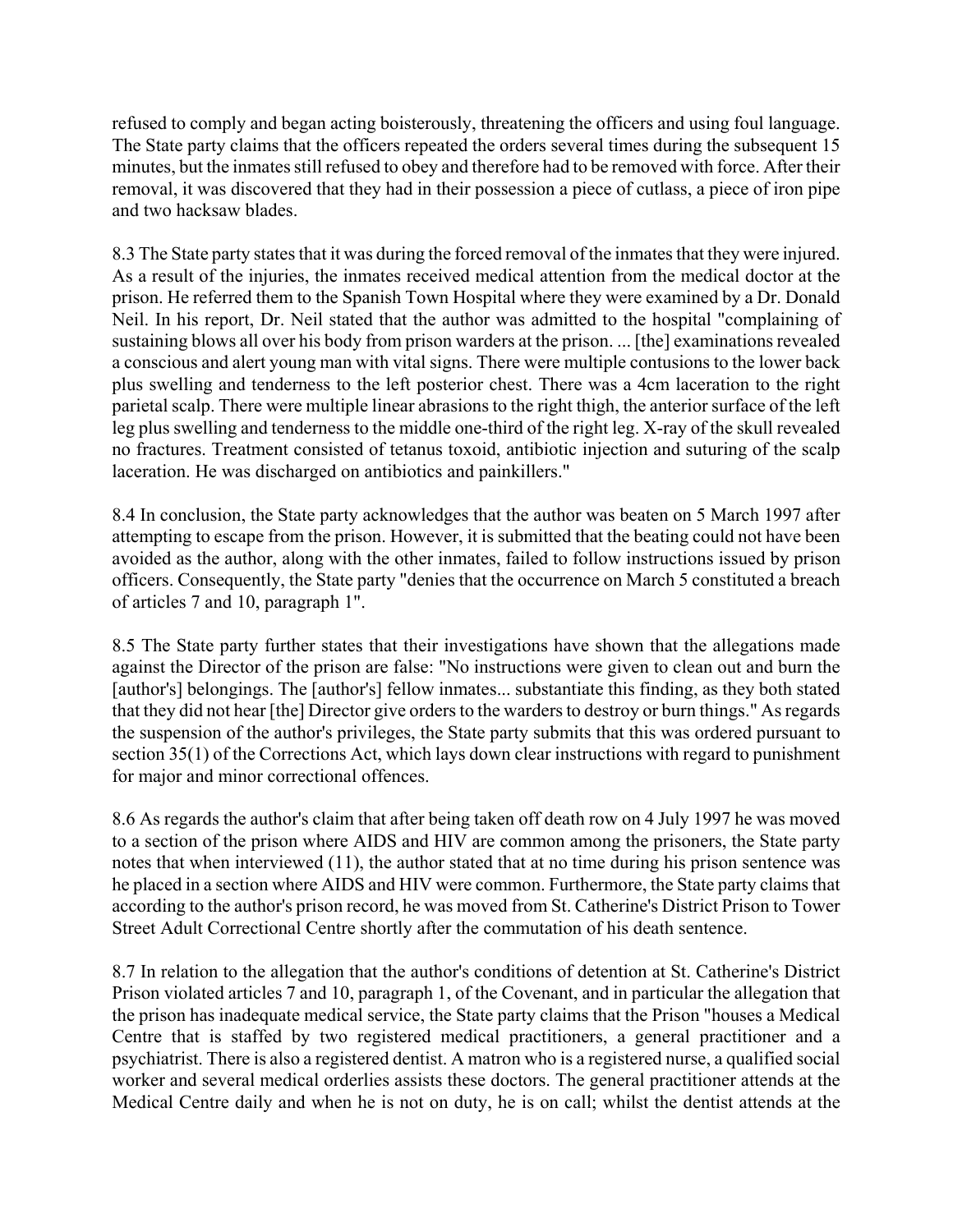Medical Centre three days every week. Additionally, when a prisoner makes a complaint of a medical nature, arrangements are made with a medical orderly for that prisoner to be taken to see the doctor at the very earliest opportunity. If the complaint is of a serious nature and a doctor is not on duty at the time or cannot be located, the prisoner is immediately dispatched to the Spanish Town General Hospital." The State party therefore denies that the prison has no or inadequate medical services in breach of articles 7 and 10. Furthermore, the State party denies that the prison, as alleged by the author, has no integral sanitation in the cells and that it is infested with vermin and that the kitchen and bakery have been condemned.

#### Issues and proceedings before the Committee

9.1 Before considering any claims contained in a communication, the Human Rights Committee must, in accordance with rule 87 of its rules of procedure, decide whether or not it is admissible under the Optional Protocol to the Covenant.

9.2 The Committee notes that the State party in its submissions has addressed the merits of the communication. This enables the Committee to consider both the admissibility and merits of the case at this stage, pursuant to rule 94, paragraph 1, of the rules of procedure. However, pursuant to rule 94, paragraph 2, of the rules of procedure, the Committee shall not decide on the merits of a communication without having considered the applicability of any of the grounds of admissibility referred to in the Optional Protocol.

9.3 As to the claim that the author's detention on death row from 1992 to 1997 constitutes cruel, inhuman or degrading treatment, the Committee reiterates its constant jurisprudence (12) that detention on death row for any specific period of time does not *per se* constitute a violation of articles 7 and 10, paragraph 1, of the Covenant, in absence of further compelling circumstances. As neither the author nor his counsel have adduced any such circumstances, the Committee finds this part of the communication inadmissible under article 2 of the Optional Protocol. On the other hand, the author's claims of violations of the same provisions both on the ground of the alleged beatings on 5 March 1997 and on the ground of deplorable conditions of the author's detention in general are, in the view of the Committee, sufficiently substantiated to be considered on the merits, and are therefore deemed admissible.

9.4 With regard to the author's allegation of violations of article 14, paragraphs 1 and 2, on the ground of improper instructions from the trial judge to the jury on the issues set out in para. 3.4 supra, and the admission of the confession statement and the police officers' testimony into evidence, the Committee reiterates that while article 14 guarantees the right to a fair trial, it is generally for the domestic courts to review the facts and evidence in a particular case. Similarly, it is for the appellate courts of States parties to review whether the judge's instructions to the jury and the conduct of the trial were in compliance with domestic law. As both parties also have pointed out, the Committee can, when considering alleged breaches of article 14 in this regard, solely examine whether the judge's instructions to the jury were arbitrary or amounted to a denial of justice, or if the judge manifestly violated his obligation of impartiality. The material before the Committee and the author's allegations do not show that the trial judge's instructions or the conduct of the trial suffered from any such defects. Accordingly, this part of the communication is inadmissible as the author has failed to forward a claim within the meaning of article 2 of the Optional Protocol.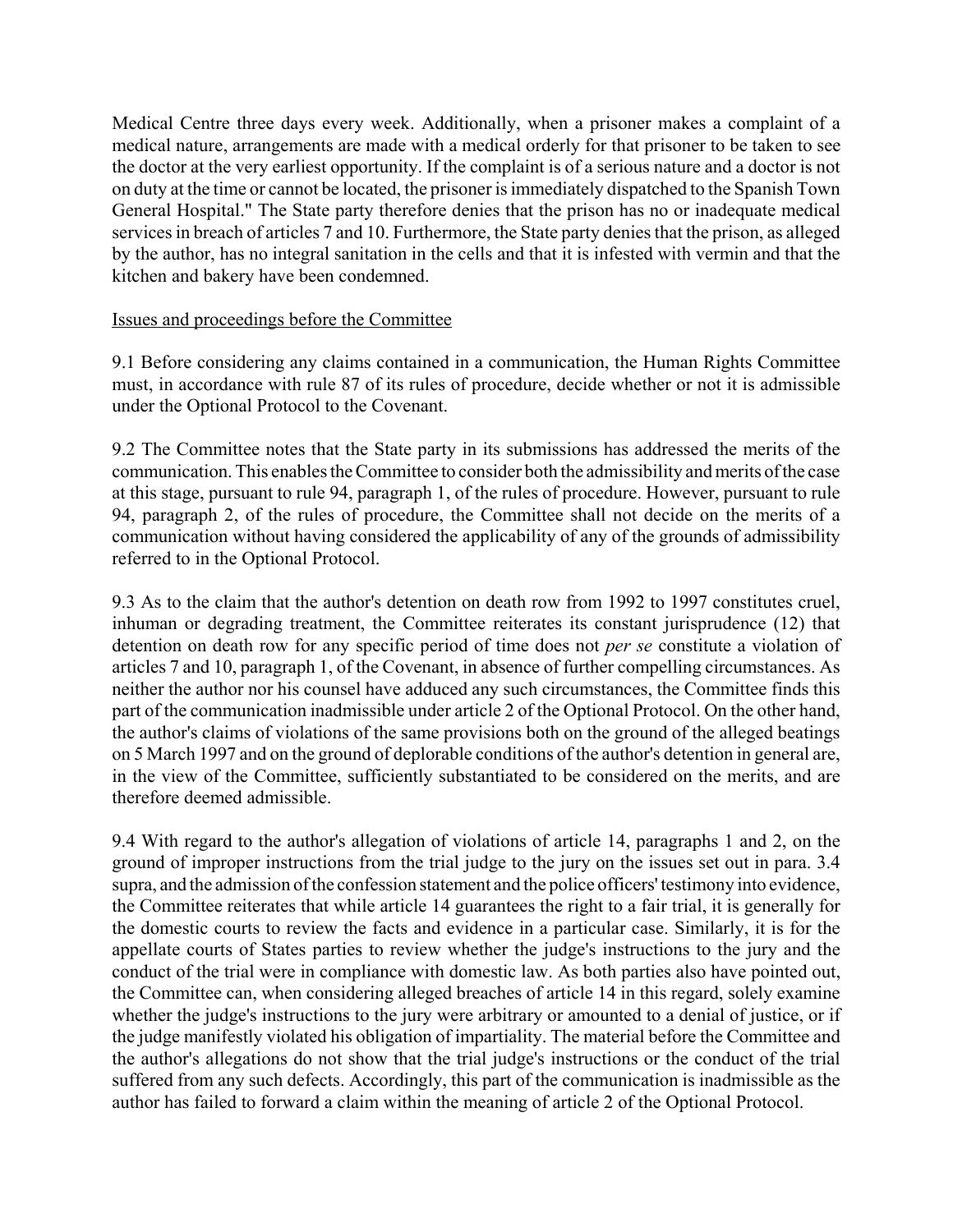9.5 With regard to the alleged violation of article 14, paragraph 3(e), on the ground that two named witnesses were willing to give evidence before the Court of Appeal but declined because of police intimidation,the Committee notes that the State party has disputed the author's allegations and that the author has not adduced any evidence in support of them, nor has he made any claims as to what new evidence these witnesses would provide. Furthermore, the material before the Committee shows that the author's counsel before the Court of Appeal, Lord Gifford, was granted an adjournment of 10 months in order to interview one of the potential witnesses and to obtain any other new evidence. However, at the hearing, Lord Gifford did not mention any police intimidation of defence witnesses. In the circumstances, the Committee finds that the claim is inadmissible under article 2 of the Optional Protocol for lack of substantiation.

9.6 The Committee declares the remaining claims under article 14 admissible, and proceeds with the examination of the merits of all admissible claims, in the light of the information made available to it by the parties, as required by article 5, paragraph 1, of the Optional Protocol.

10.1 The author has claimed a violation of articles 7 and 10, paragraph 1, on the ground of the conditions of detention to which he was subjected while detained at St. Catherine's District Prison. To substantiate his claim, the author has invoked three NGO reports specified in para. 3.2 supra. The Committee notes that the author refers to the inhuman and degrading prison conditions in general, such as the complete lack of mattresses, other bedding and furniture in the cells; that there is a desperate shortage of soap, toothpaste and toilet paper; that the quality of food and drink is very poor; that there is no integral sanitation in the cells and open sewers and piles of refuse; that there is no doctor, leaving warders with very limited training to treat medical problems. In addition to the NGO reports, counsel makes reference to reports from prisoners, stating that the prison is infested by vermin, and that the kitchen and the bakery despite having been condemned for many years are still in regular use. In addition to these claims, the author has also made specific allegations that he is confined to his cell for 22 hours every day in enforced darkness, isolated from other men, without anything to keep him occupied.

10.2 The Committee notes that with regard to these allegations, the State party has disputed only that there is inadequate medical facilities, that the prison is infested with vermin and that the kitchen and bakery have been condemned. The rest of the allegations put forward by the author stand undisputed and, in the circumstances, the Committee finds that article 10, paragraph 1, has been violated.

10.3 With regard to the author's claim that, on 5 March 1997, he was beaten by several warders at St. Catherine's District Prison, the Committee notes that the State party in its investigations of the allegations found that the beating was unavoidable as the author and three inmates had failed to follow repeated instructions to leave a particular cell. However, the Committee also notes the medical report provided by the State party which reveals that the author sustained injuries to his head, back, chest and legs which appear to go beyond that which is necessary to forcefully remove someone from a cell. The Committee therefore concludes that excessive force was used, in violation of articles 7 and 10, paragraph 1, of the Covenant.

10.4 The author has alleged that articles 7 and 10, paragraph 1, were violated also because of "continuing uncertainty" with regard to the non-parole period to be served by the author. The Committee notes that there appears to be agreement between the parties that upon the commutation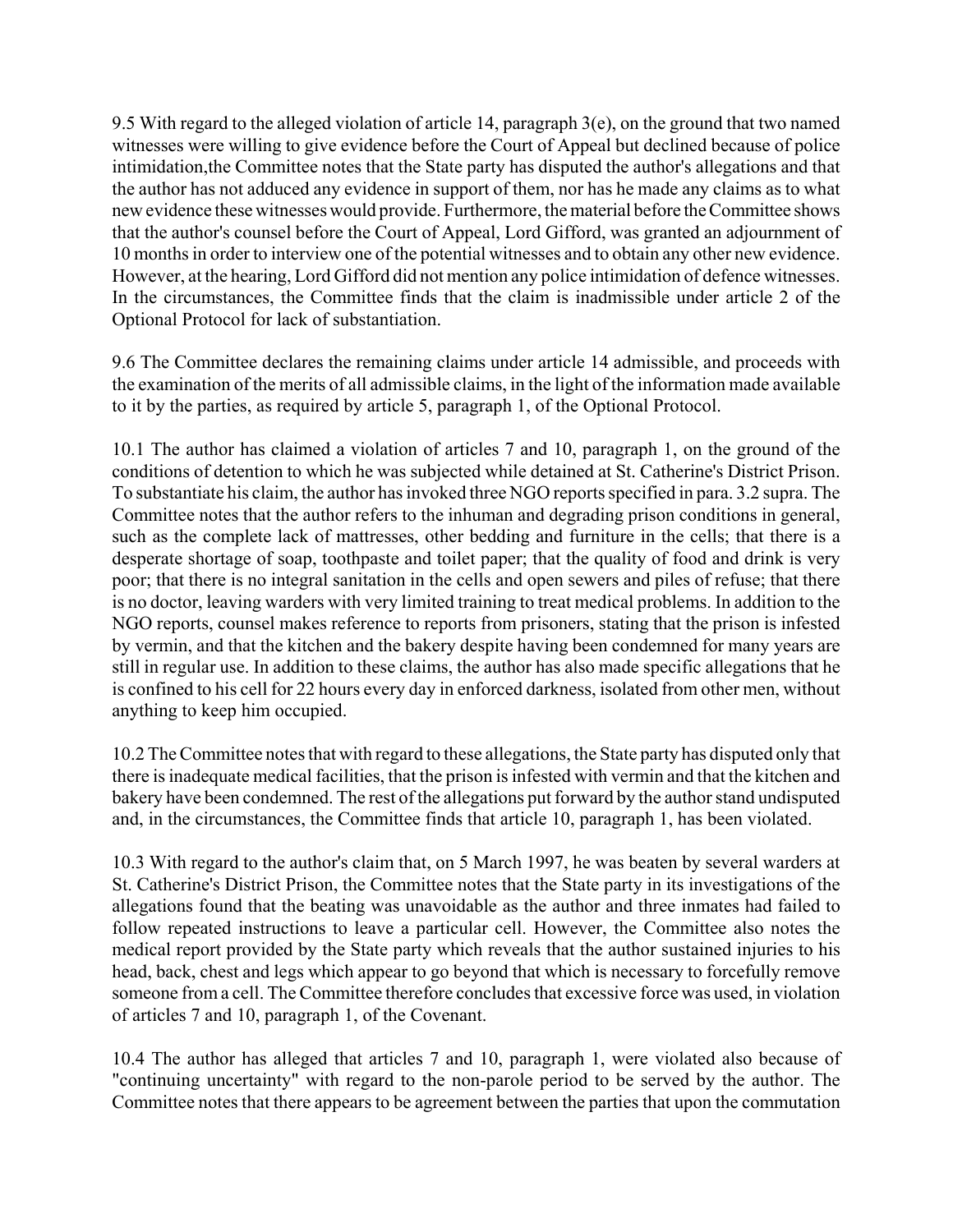of the author's sentence, he is subject to a non-parole period of seven years. Neither of the parties have, however, provided the Committee with a copy of a decision to this effect. The Committee notes that the State party claims that there is no uncertainty as to when this period begins to run, but that it does not in fact explicitly state on which date the period began to run in the author's case. However, based on the cited legislation and the State party's explanation, it does seem clear that when it is not otherwise decided, the non-parole period does not start to run any later than on the date of his commutation. The Committee cannot see that any uncertainty the author may experience as to whether the period started to run on that date or at any time prior to that, can constitute cruel, inhuman or degrading treatment or punishment in violation of the Covenant.

10.5 With regard to the alleged violation of article 14, paragraphs 1, 2, 3(b), 3(d) and 5, on the ground that the author was not effectively represented on appeal, the Committee notes that it is correct as stated by counsel that the Committee in its prior jurisprudence has found violations of article 14, paragraphs 3(d) and 5, in situations where counsel has abandoned all grounds of appeal and the court has not ascertained that this was in compliance with the wishes of the client. This jurisprudence does not, however, apply to this case, in which the Court of Appeal, according to the material before the Committee, did ascertain that the applicant had been informed and accepted that there were no arguments to be made on his behalf. In this regard, the Court of Appeal states: "Lord Gifford, QC informed the court that notwithstanding his best efforts he was still firmly of the view that there was nothing he could urge on behalf of the applicant and that he had further informed the applicant accordingly and that he had accepted the advice of counsel."

10.6 The Committee also notes that a letter of 27 December 1995 from Lord Gifford to the author's present counsel, which is appended to the author's original submission, implies that the Court of Appeal's judgment gave a correct account of the events, as he states that he, over a period of about a year, on several occasions discussed the case with the author and informed him that he could see no merit in the appeal unless they came up with new evidence. He also invited the author to get a second opinion. However, even if the situation, as alleged by the author, was that he had not accepted his counsel's advice, this cannot be attributed to the State party. Nor can the Committee find anything else in the material before it to suggest that the lawyer's conduct was incompatible with the interests of justice. In this regard, the Committee notes, as opposed to what has been claimed by the author, that a 10 month adjournment was given in order to obtain new evidence, but that the counsel failed to secure any new evidence in that period. In the view of the Committee, this again cannot be attributed to the State party, and it concludes that there has been no violation of article 14, paragraphs 3(d) and 5, on this ground.

10.7 While recognizing that in order for the right to review of one's conviction to be effective, the State party must be under an obligation to preserve sufficient evidential material to allow for such a review, the Committee cannot see, as implied by counsel, that any failure to preserve evidential material until the completion of the appeals procedure constitutes a violation of article 14, paragraph 5. Article 14, paragraph 5, will, in the view of the Committee, only be violated where such failure prejudices the convict's right to a review, i.e. in situations where the evidence in question is indispensable to perform such a review. It follows that this is an issue which it is primarily for the appellate courts to consider.

10.8 In the present case, the State party's failure to preserve the original confession statement was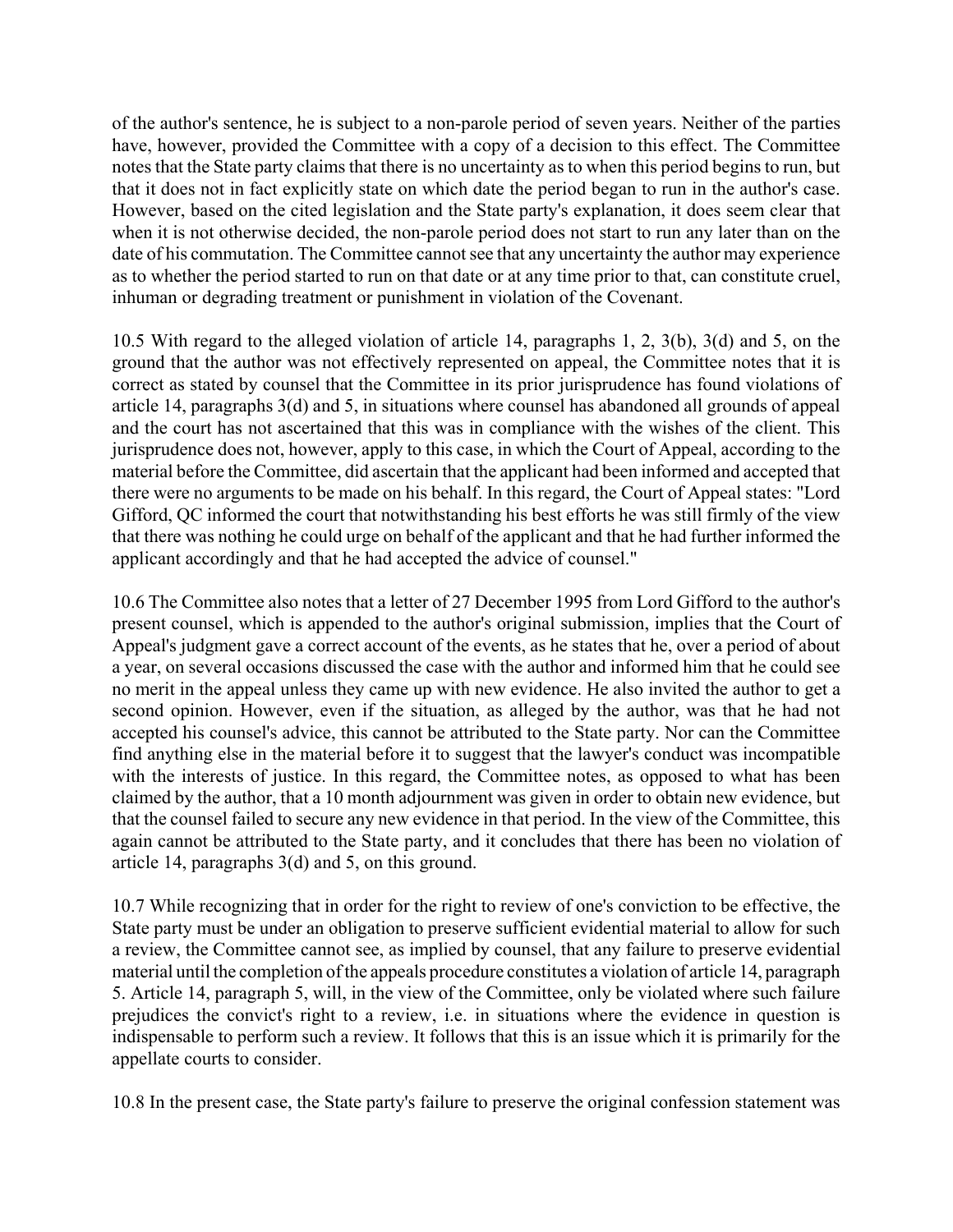made one of the grounds of appeal before the Judicial Committee of the Privy Council which, nevertheless, found that there was no merit in the appeal and dismissed it without giving further reasons. The Human Rights Committee is not in a position to reevaluate the Judicial Committee's finding on this point, and finds that there was no violation of article 14, paragraph 5, in this respect.

11. The Human Rights Committee, acting under article 5, paragraph 4, of the Optional Protocol to the International Covenant on Civil and Political Rights, is of the view that the facts before it disclose violations of articles 7 and 10, paragraph 1, of the International Covenant on Civil and Political Rights.

12. In accordance with article 2, paragraph 3(a), of the Covenant, the State party is under an obligation to provide Mr. Robinson with an effective remedy, including compensation. The State party is under an obligation to ensure that similar violations do not occur in the future.

13. On becoming a State party to the Optional Protocol, Jamaica recognized the competence of the Committee to determine whether there has been a violation of the Covenant or not. This case was submitted for consideration before Jamaica's denunciation of the Optional Protocol became effective on 23 January 1998; in accordance with article 12(2) of the Optional Protocol the communication is subject to the continued application of the Optional Protocol. Pursuant to article 2 of the Covenant, the State party has undertaken to ensure to all individuals within its territory and subject to its jurisdiction the rights recognized in the Covenant and to provide an effective and enforceable remedy in case a violation has been established. The Committee wishes to receive from the State Party, within ninety days, information about the measures taken to give effect to the Committee's Views. The State party is also requested to publish the Committee's Views.

[Adopted in English, French and Spanish, the English text being the original version. Subsequently to be issued in Arabic, Chinese and Russian as part of the Committee's annual report to the General Assembly]

 $\mathcal{L}_\text{max}$  , where  $\mathcal{L}_\text{max}$ 

<sup>\*</sup>The following members of the Committee participated in the examination of the present communication: Mr. Abdelfattah Amor, Mr. Nisuke Ando, Mr. Prafullachandra Natwarlal Bhagwati, Ms. Christine Chanet, Lord Colville, Ms. Elizabeth Evatt, Ms. Pilar Gaitán de Pombo, Mr. Louis Henkin, Mr. Eckart Klein, Mr. David Kretzmer, Mr. Rajsoomer Lallah, Ms. Cecilia Medina Quiroga, Mr. Martin Scheinin, Mr. Hipólito Solari Yrigoyen, Mr. Roman Wieruszewski, Mr. Maxwell Yalden and Mr. Abdallah Zakhia.

<sup>\*\*</sup>An individual opinion by Member Louis Henkin is attached to the present document.

<sup>1/</sup> See paras. 5.1, 6.1 and 7.1 below.

<sup>2/</sup> The author does not claim that he was forced to sign the statement. He claims that a confession was never made, and that the statement submitted by the prosecution was forged.